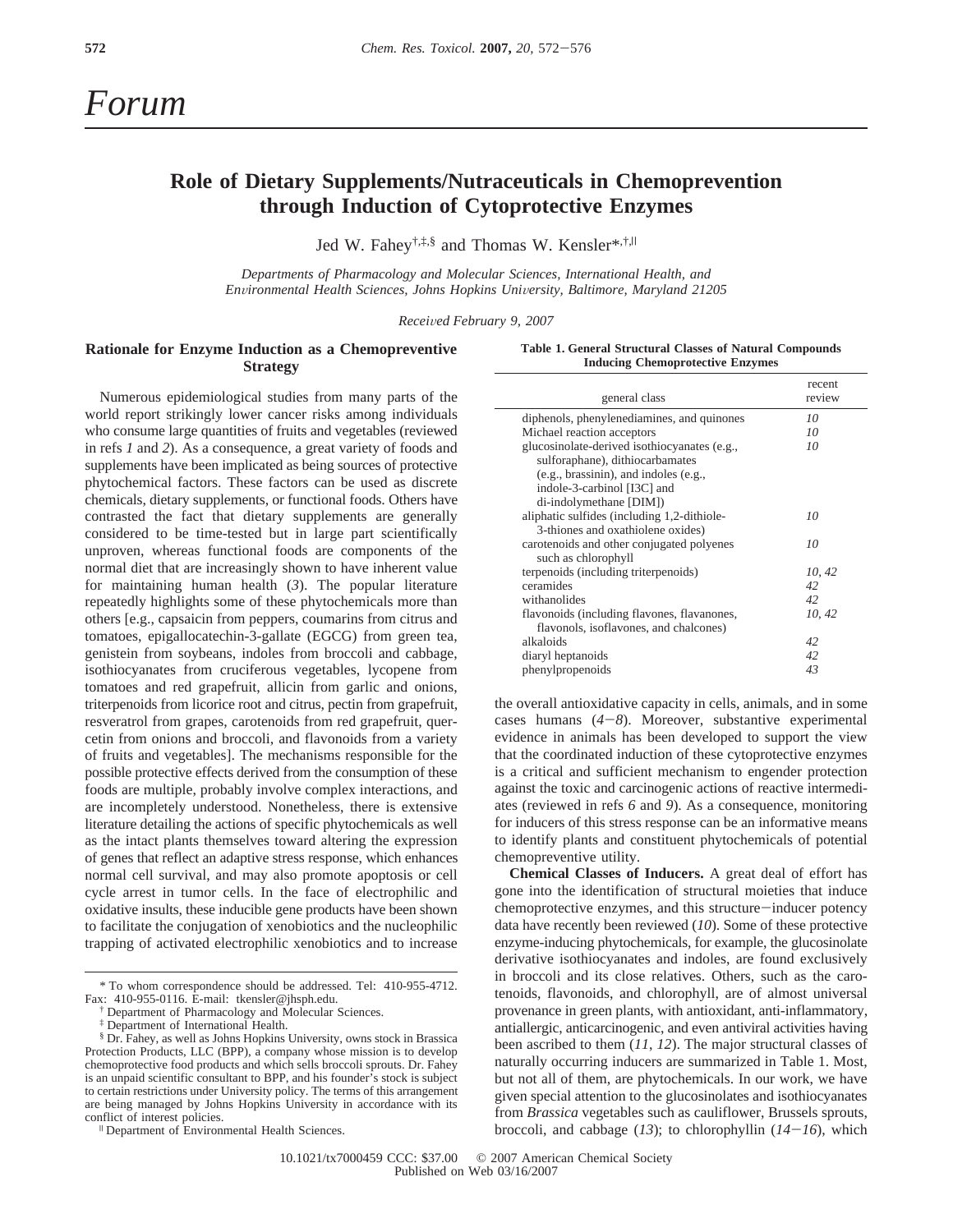can be derived from extracts of virtually any green plant; and to certain flavonoids (*17*) and triterpenoids (*5*). To identify and isolate inducers of chemoprotective enzymes, we and others have utilized the Prochaska microtiter plate NQO1 assay [which measures the induction of quinone reductase, one of the quintessential detoxification enzymes in the adaptive stress response (*18*, *19*)]. Guided by this approach, sulforaphane was isolated from broccoli in 1992 (*20*). The use of this bioassay has also guided studies of structure-activity relationships, the synthesis of analogues, elucidation of mechanisms, and assessment of potencies (*21*).

**Mode of Action.** Multiple defense systems have evolved in all multicellular organisms in order to ensure protection against the toxic effects of the plethora of endogenous and exogenous oxidants and electrophiles to which they are exposed. DNA damage resulting from these reactive intermediates is an integral component of carcinogenesis, and strategies to reduce the burden of damage to the genome have been clearly shown to prevent cancer development in animals (*6*, *22*). There exist several signaling pathways that evoke an adaptive response to the stress elicited by oxidants and electrophiles. A key pathway is that of Keap1-Nrf2-ARE signaling. In mice, disruption of this pathway dramatically alters the response of animals to chemical carcinogens, oxidants, inflammatory states, and other toxins targeting a variety of organs (*7*). Induction of this cytoprotective response system requires at least three essential components: (i) antioxidant response elements (AREs) (*23*), upstream regulatory sequences present on each responsive gene in either single or multiple copies; (ii) Nrf2, the principal transcription factor that heterodimerizes with members of the small Maf family of transcription factors, binds to the ARE, and recruits the general transcriptional machinery for expression of ARE-regulated genes (*24*); and (iii) Keap1, a cytosolic repressor protein that binds to Nrf2, retains it in the cytoplasm, and promotes its proteasomal degradation (*25*). Inducers react with thiols in Keap1 at rates that are closely related to their potencies, leading to disruption of the Nrf2-Keap1 complex and nuclear accumulation of Nrf2 (*26*). The molecular features of this pathway have been recently reviewed in *Chemical Research in Toxicology* (*27*) and elsewhere (*28*), but it is already clear that phytochemicals such as sulforaphane directly interact with Keap1 to trigger a gene expression response (*29*).

**Sources and Delivery of Cytoprotective Agents.** Extracts of plants and isolated natural products from those plants exhibit a bewildering array of activities in bioassays and in animal models, and we are beginning to see such products subjected to rigorous scrutiny in human volunteers. The induction of the cytoprotective enzymes has now been widely studied in cell culture and in animal models, and clinical investigations are beginning to unfold (*30*). A wealth of information exists on cell-based assays that have good predictive value, at least to the stage of animal models of carcinogenesis. An interesting conclusion that can be drawn from this body of literature is as follows: There are a number of potent, naturally occurring inducers of protective enzymes that also have low cytotoxicity, (e.g., sulforaphane, resveratrol, pinostrobin, and EGCG). By our calculations, consumption of a serving or two of foods like broccoli sprouts (sulforaphane glucosinolate) or Thai ginger (pinostrobin) can be expected to be effective in inducing the chemoprotective enzyme response (*17*, *31*). For example, we recently conducted a clinical study in China using standardized doses of broccoli sprout-derived sulforaphane glucosinolate and observed a dose-dependent reduction in markers of DNA damage (*32*). Levels of sulforaphane were calibrated to be



**Figure 1.** Induction of the chemoprotective enzyme NQO1 by phytochemicals in cell culture. Bioassay data were adapted from refs *16*, *17*, and *44*.

achievable by dietary means. However, the consumption of quite high levels of the plants in which some of these compounds are found would be necessary to achieve what can be reasonably expected to be a protective, but not toxic, level of active phytochemical. When calculations are made of the quantity of certain other potentially protective phytochemicals (e.g., from wasabi or mustard), achieving an efficacious dose does not appear to be possible (or advisable) by dietary means.

This presents a conundrum. Should persons at increased risk for particular cancers be encouraged to take supplements or food products enriched in potentially protective compounds? There is tremendous variation in the inducer potency of these compounds (Figure 1). The consumption of a varied diet rich in potentially protective foods (Table 2) has clear attraction from the perspective of safety (low risk of overdosing or toxicity). On the other hand, the evolution of modern humans' diet has been phenomenally rapid over the past few generations (Figure 2) and an argument can be made that dietary supplementation may be called for if we are to achieve a more uniformly enhanced longevity across populations—an incompletely understood phenomenon, which is now enjoyed by a fraction of individuals in Western and other populations. Thus, we have also approached the issue of substances that have a very high safety index (e.g., one can consume a lot of it without adverse effects) but relatively low inducer potency, in an alternative fashion. We have examined compounds such as chlorophyllin and chlorophyll  $(14-16)$  and foods such as honey  $(17)$ , which have very long and clear records of safe consumption but do not have particularly high potency as inducers of chemoprotective enzymes. Dogmatic approaches to protection frequently assume that one would need to attain high levels of protection in order for there to be value in this strategy. Whereas this may be the only paradigm that permits us to measure risk reduction using currently available tools, it also embodies the flawed logic that the only good risk reduction is a large risk reduction. Consider the following examples.

In the context of the amount of sugar consumed in economically advantaged countries (194 g/day of sugar is eaten by Americans) (*33*), we have determined that replacing a small fraction of this quantity with honey might well yield small but significant cancer protective results in addition to all of the other obvious benefits of replacing white sugar or high fructose corn syrup with honey (*17*). A similar argument can be made for chlorophyll and some of the accessory plant pigments (e.g., carotenoids and xanthophylls) that are present in essentially all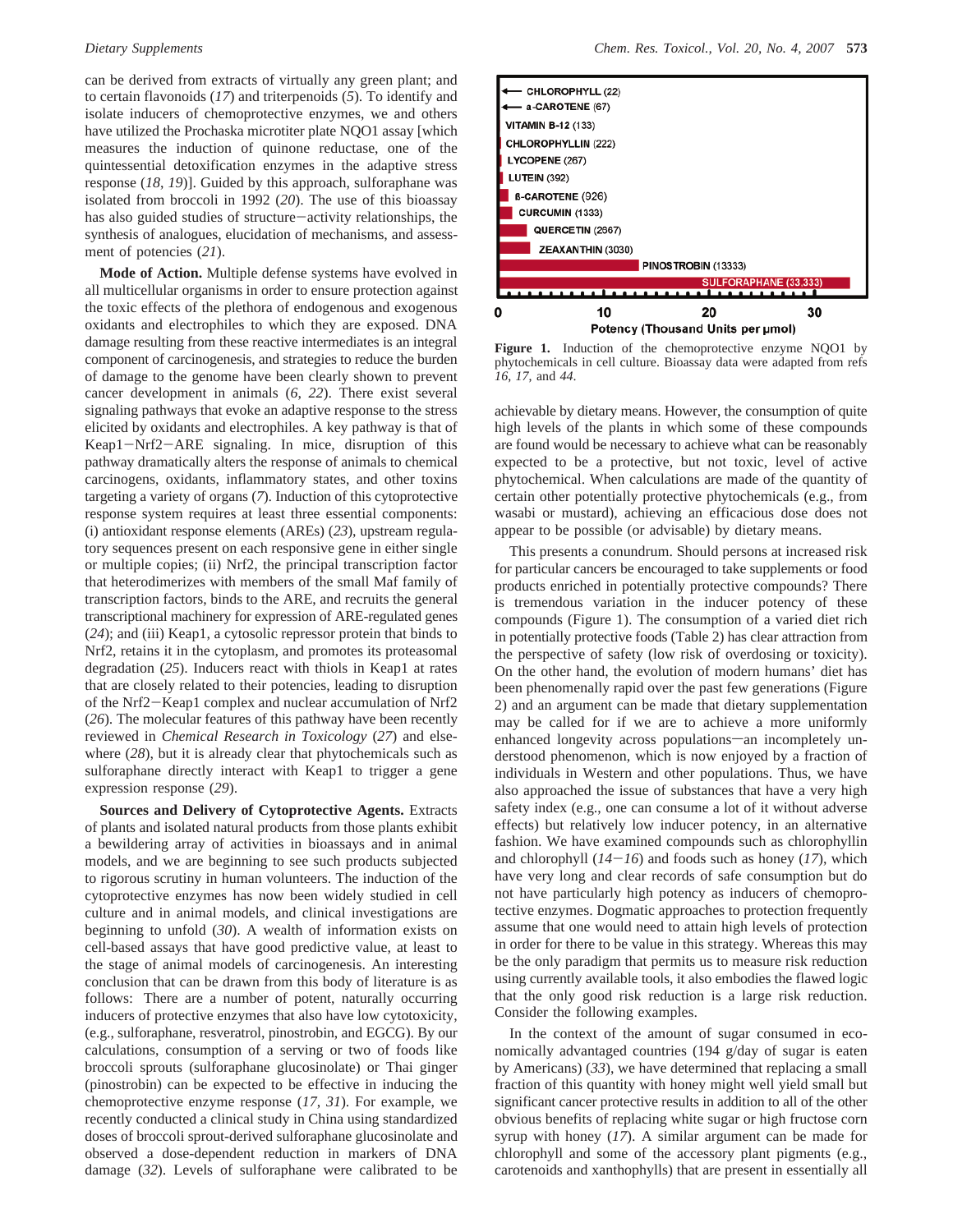| common name              | scientific name                 | predominant enzyme-inducing phytochemical(s) |  |  |  |  |  |  |
|--------------------------|---------------------------------|----------------------------------------------|--|--|--|--|--|--|
| Crucifer family          |                                 |                                              |  |  |  |  |  |  |
| arugula                  | Eruca sativa                    | isothiocyanates (e.g., erucin)               |  |  |  |  |  |  |
| broccoli                 | Brassica oleracea               | isothiocyanates (e.g., sulforaphane)         |  |  |  |  |  |  |
| Brussels sprouts         | B. oleracea                     | indole glucosinolate metabolites (I3C, DIM)  |  |  |  |  |  |  |
| cabbage                  | B. oleracea                     | isothiocyanates (e.g., allyl-)               |  |  |  |  |  |  |
| horseradish              | Armoracia rusticana             | isothiocyanates (e.g., allyl-)               |  |  |  |  |  |  |
| mustard                  | Sinapis spp.                    | isothiocyanates (e.g., allyl-)               |  |  |  |  |  |  |
| radish                   | Raphanus sativus                | isothiocyanates (e.g., sulforaphene)         |  |  |  |  |  |  |
| watercress               | Nasturtium nasturtium-aquaticum | isothiocyanates (e.g., phenylethyl-)         |  |  |  |  |  |  |
| wasabi                   | Wasabia japonica                | isothiocyanates (e.g., allyl-)               |  |  |  |  |  |  |
| onion (Lily) family      |                                 |                                              |  |  |  |  |  |  |
| onion                    | Allium cepa                     | quercetin glycoside(s) $+$ allyl sulfide     |  |  |  |  |  |  |
| garlic                   | Allium sativum                  | allyl sulfide                                |  |  |  |  |  |  |
|                          | other                           |                                              |  |  |  |  |  |  |
| banana                   | Musa spp.                       | bicyclic diarylheptanoid                     |  |  |  |  |  |  |
| green tea                | Camillia sinensis               | polyphenols (e.g., EGCG)                     |  |  |  |  |  |  |
| ginger                   | Zingiber officinale             | flavonoids                                   |  |  |  |  |  |  |
| tephrosia                | Tephrosia spp.                  | flavonoids                                   |  |  |  |  |  |  |
| Thai ginger (fingerroot) | Boesenbergia pandurata          | flavonoids (e.g., pinostrobin)               |  |  |  |  |  |  |
| tomatillos               | Physalis philadelphica          | withanolides                                 |  |  |  |  |  |  |
| turmeric                 | Curcuma longa                   | curcumin                                     |  |  |  |  |  |  |
|                          |                                 |                                              |  |  |  |  |  |  |

**Table 2. Common Edible Plants and Plant Products that Induce Chemoprotective Enzymes**

higher plants (fruits and vegetables) yet are only moderately to slightly potent inducers in the assay systems that have been employed (*16*). Thus, the additive effect of a multitude of weak to moderately potent inducers for people eating five or more servings a day of fruits and vegetables may be highly significant. Reducing the risk of cancer by only 1%, in this country alone, would equate to saving about 5600 lives. If one assumes that these lives saved resulted in an average of 15 years of additional life, this would account for 82500 life years saved (a frequently used metric) per year of dietary change or intervention. Thus, although it may be next to impossible to measure as small a risk reduction as 1 or 2% (placebo-controlled clinical trials with a tumor end point would be impossible to conduct), the significance of even this magnitude of preventive effect should not be lost on policy makers. The risks in this example are essentially nonexistent.

Conversely, there are risks in a supplementation or food fortification strategy [e.g., interactions with medications; reviewed recently by Ohnishi (*34*)]. These risks must be weighed against a higher real or possibly perceived ability to reduce the risk of a variety of chronic and degenerative diseases. This pot of gold at the end of the proverbial rainbow has lured a multitude of companies of all sizes and qualities to move into this business area. Many of the smaller companies make products rapidly. Some of them make claims that are allowed under the Food and Drug Administration (FDA) guidelines and create high quality products, some of them pose spurious claims or they ride the popular media's latest "cure-de-jour" publicity, and



**Figure 2.** Human dietary experience.

some make no attempt whatsoever to differentiate or distinguish their products. Many of the larger companies insist on rigorous review of claims language and insist on some degree of clinical trial support. As a result of this risk-averse positioning, they are frequently slow to create products in reaction to high profile scientific studies. When they do, however, there is almost always significant patent protection surrounding their product introductions, protecting either processes, formulations, or in some cases putative mode of action. Once issued, these patents create a formidable barrier to other companies because contesting or litigating against them is very costly and very difficult. Few small companies can afford such protracted litigation.

**Food vs Supplement.** Most scientists have now come to accept the views of Doll and Peto (*35*) that a sizable fraction of cancer mortality is attributable to diet. However, acceptance of this epidemiologic reality leads to one of the most perplexing issues in nutrition education: Should we address the prevention of chronic disease primarily through encouraging better diet and more exercise or yield to the realities of reduced energy expenditure in the modern world and support the rational development of supplements that might not require, for example, the consumption of at least five servings per day of fruits and vegetables (*36*)? As already discussed (see Figure 2), the net energy expenditure in industrialized society has plummeted. It is now about half of what it was a century ago. This has led to what many people point out is a disconnect between dietary recommendations (e.g., eat five or more servings per day of fruits and vegetables) and a dramatically reduced caloric requirement for what has become a much more sedentary population than even its grandparents' generation. As a result, some make the case that it may be very difficult to maintain a healthy body weight *and* maintain an optimal "protected" state vis-a`-vis intake of phytochemical inducers of chemoprotective enzymes plus the appropriate levels of vitamins and minerals. Are such people who wish to practice preventive behavior and control their weight candidates for pills or other concentrated doses of phytochemical supplements or for foods and food products reinforced with the same bioactive ingredients? Perhaps, should they be? We are unfortunately still at a state scientifically whereby it is exceptionally difficult to study experimentally, or even to model mathematically, the health effects of multiple phytochemicals. One must study the effect of an extract on animal or human metabolism, or one must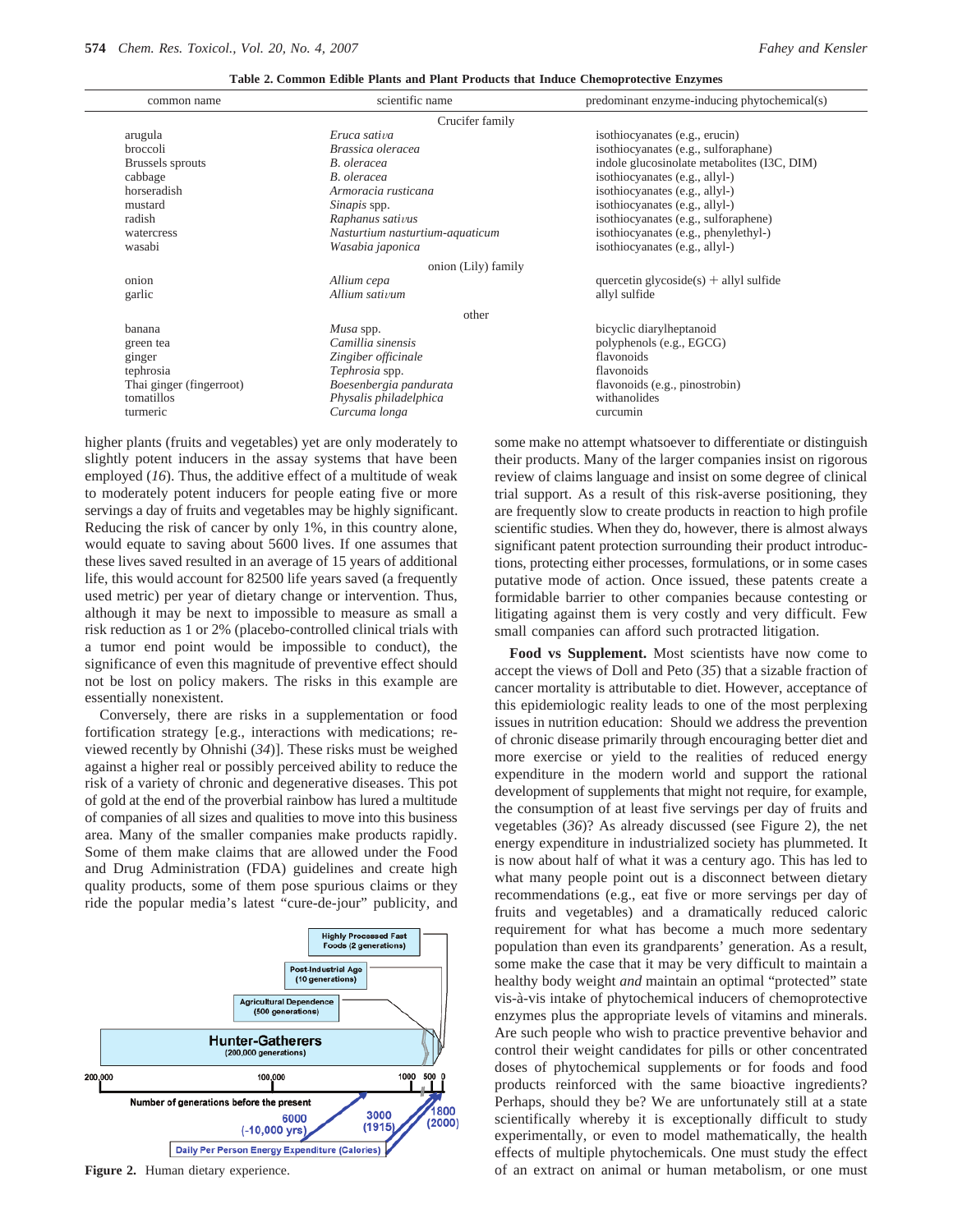examine the effects of isolated active compounds. Experimentally, a combinatorial approach, even in cell culture, is problematic. There have been hints and anecdotes from many quarters of the effects of, for example, plant extracts or plant preparations, without concomitant efficacy of isolated components from those extracts. Globally, there is an abundance of both written and verbal anecdotal evidence on the efficacy of a huge variety of folk medicines so much so that clearly there are effects worth pursuing with scientific rigor. To our knowledge, although much descriptive work has been generated, nobody has yet solved the issue of chemically dissecting the multitude of bioactive compounds from such medicines and biologically evaluating them in such a manner that proves the synergies rumored to exist in such concoctions, decoctions, preparations, elixirs, extracts, and tonics. Are there truly synergies or matrix effects? We have no answers to these questions but propose that they deserve to be the substrate for creative minds over the next decade.

#### **Importance of Using Scientific Principles: Evidence-Based Medicine**

There is tremendous appeal to the consumer for dietary supplements: perceived efficacy coupled with low cost, ease of distribution, culturally acceptability, and presumed safety. Globally, the business of dietary supplements is booming. In the United States, business has become unfettered by the deregulatory effect of the 1994 Dietary Supplement Health and Education Act (DSHEA). DSHEA precludes the FDA from regulating dietary supplements as a drug solely because of any statements on the product labels regarding health claims. Whereas the manufacturing and clinical evaluation of drugs is well-defined by the FDA approval process, there are no clear guidelines for creating or evaluating supplements. Despite the popularity of botanical dietary supplements, many of these materials are not well-characterized in terms of their mechanisms of action, toxicity, or efficacy in humans. Moreover, as discussed elsewhere in this forum, there has been a lack of standardization of the composition of some dietary supplements.

It is certainly our view, and one shared by much of the scientific community, that the development of chemopreventive foods (supplements and nutraceuticals) should follow a pathway designed to create knowledge about composition and pharmacology. There are a number of key issues that need to be considered. Unlike many botanical products where efficacy is inferred on the basis of limited or no information on mechanisms of action, the use of a molecular target such as Nrf2 signaling for identification and evaluation of chemopreventive foods provides a fast track to meeting the essential scientific requirements typical of drug development. Chang (*37*) and Talalay (*38*) have recently reviewed the critical issues underlying the development of either a plant extract or a whole plant to yield a product with a consistent pharmacological activity. Briefly, they include (i) quality control issues related to chemical composition (e.g., plant selection, source, constituents, and contaminants); (ii) standard protocols for formulation and testing (both chemical and pharmacological profiles); (iii) safety testing, which is usually assumed, but not proven; (iv) identification of mechanism-based biomarkers to evaluate beneficial/harmful effects; and (v) prospective clinical trials. Other pertinent reviews of this topic are also noted (*39*, *40*). While it is beyond the scope of this article to document application of these tenets to development of specific phytochemicals, supplements, or foods for cancer chemoprevention, the reader is referred to the literature regarding curcumin and sulforaphane (in glucosinolaterich broccoli) as lead examples of the application of evidencebased approaches (*8*, *38*, *41*). Fulfillment of these tenets is essential in establishing the true value of food-derived chemopreventive interventions.

**Acknowledgment.** We acknowledge support from the following NIH grants: CA094076 and CA093780.

#### **References**

- (1) World Cancer Research Fund/American Institute for Cancer Research (1997) *Food, Nutrition and the Pre*V*ention of Cancer: A Global Perspective*, AICR, Washington, DC.
- (2) IARC (2003) *Fruit and Vegetables 8*, IARC Press, Lyon, France.
- (3) Halsted, C. H. (2003) Dietary supplements and functional foods: 2 sides of a coin? *Am. J. Clin. Nutr. 77*, 1001S-1007S.
- (4) Dinkova-Kostova, A. T., Holtzclaw, W. D., and Kensler, T. W. (2005) The role of Keap1 in cellular protective responses. *Chem. Res. Toxicol.*<br>18 1779–1791
- *<sup>18</sup>*, 1779-1791. (5) Dinkova-Kostova, A. T., Liby, K. T., Stephenson, K. K., Holtzclaw, W. D., Gao, X., Suh, N., Williams, C., Risingsong, R., Honda, T., Gribble, G. W., Sporn, M. B., and Talalay, P. (2005) Extremely potent triterpenoid inducers of the phase 2 response: Correlations of protection against oxidant and inflammatory stress. *Proc. Natl. Acad.*
- *Sci. U.S.A. 102*, 4584-4589. (6) Kensler, T. W. (1997) Chemoprevention by inducers of carcinogen detoxication enzymes. *Environ. Health Perspect. 105* (Suppl. 4), 965-970.
- (7) Kensler, T. W., Wakabayashi, N., and Biswal, S. (2007) Cell survival responses to environmental stresses via the Keap1-Nrf2-ARE pathway. *Annu. Re*V*. Pharmacol. Toxicol. 47*, 89-116.
- (8) Surh, Y. J. (2003) Cancer chemoprevention with dietary phytochemicals. *Nat. Re*V*. Cancer 3*, 768-780.
- (9) Talalay, P., and Fahey, J. W. (2001) Phytochemicals from cruciferous plants protect against cancer by modulating carcinogen metabolism. *J. Nutr. 131*, 3027S-3033S.
- (10) Dinkova-Kostova, A. T., Fahey, J. W., and Talalay, P. (2004) Chemical structures of inducers of nicotinamide quinone oxidoreductase 1 (NQO1). *Methods Enzymol. 382*, 423-448.
- (11) Beecher, G. R. (1999) Flavonoids in foods. In *Proceedings of the International Symposium Antioxidant Food Supplements in Human Health* (Packer, L., Hiramatsu, M., and Yoshikawa, T., Eds.) pp 269- 281, Academic Press, NY.
- (12) Nijveldt, R. J., van Nood, E., van Hoorn, D. E., Boelens, P. G., van Norren, K., and van Leeuwen, P. A. (2001) Flavonoids: A review of probable mechanisms of action and potential applications. *Am. J. Clin. Nutr. 74*, 418-425.
- (13) Shapiro, T. A., Fahey, J. W., Wade, K. L., Stephenson, K. K., and Talalay, P. (1998) Human metabolism and excretion of cancer chemoprotective glucosinolates and isothiocyanates of cruciferous vegetables. *Cancer Epidemiol. Biomarkers Prev.* 7, 1091-1100.
- (14) Egner, P. A., Munoz, A., and Kensler, T. W. (2003) Chemoprevention with chlorophyllin in individuals exposed to dietary aflatoxin. *Mutat. Res. 523*-*524*, 209-216.
- (15) Egner, P. A., Wang, J. B., Zhu, Y. R., Zhang, B. C., Wu, Y., Zhang, Q. N., Qian, G. S., Kuang, S. Y., Gange, S. J., Jacobson, L. P., Helzlsouer, K. J., Bailey, G. S., Groopman, J. D., and Kensler, T. W. (2001) Chlorophyllin intervention reduces aflatoxin-DNA adducts in individuals at high risk for liver cancer. *Proc. Natl. Acad. Sci. U.S.A. <sup>98</sup>*, 14601-14606.
- (16) Fahey, J. W., Stephenson, K. K., Dinkova-Kostova, A. T., Egner, P. A., Kensler, T. W., and Talalay, P. (2005) Chlorophyll, chlorophyllin and related tetrapyrroles are significant inducers of mammalian phase 2 cytoprotective genes. *Carcinogenesis 26*, 1247-1255.
- (17) Fahey, J. W., and Stephenson, K. K. (2002) Pinostrobin from honey and Thai ginger (*Boesenbergia pandurata*): A potent flavonoid inducer of mammalian phase 2 chemoprotective and antioxidant enzymes. *J. Agric. Food Chem. 50*, 7472-7476.
- (18) Prochaska, H. J., Santamaria, A. B., and Talalay, P. (1992) Rapid detection of inducers of enzymes that protect against carcinogens. *Proc. Natl. Acad. Sci. U.S.A. 89*, 2394-2398.
- (19) Fahey, J. W., Dinkova-Kostova, A. T., Stephenson, K. K., and Talalay, P. (2004) The "Prochaska" microtiter plate bioassay for inducers of NQO1. *Methods Enzymol. 382*, 243-258.
- (20) Zhang, Y., Talalay, P., Cho, C. G., and Posner, G. H. (1992) A major inducer of anticarcinogenic protective enzymes from broccoli: Isolation and elucidation of structure. *Proc. Natl. Acad. Sci. U.S.A. 89*, <sup>2399</sup>-2403.
- (21) Posner, G. H., Cho, C. G., Green, J. V., Zhang, Y., and Talalay, P. (1994) Design and synthesis of bifunctional isothiocyanate analogs